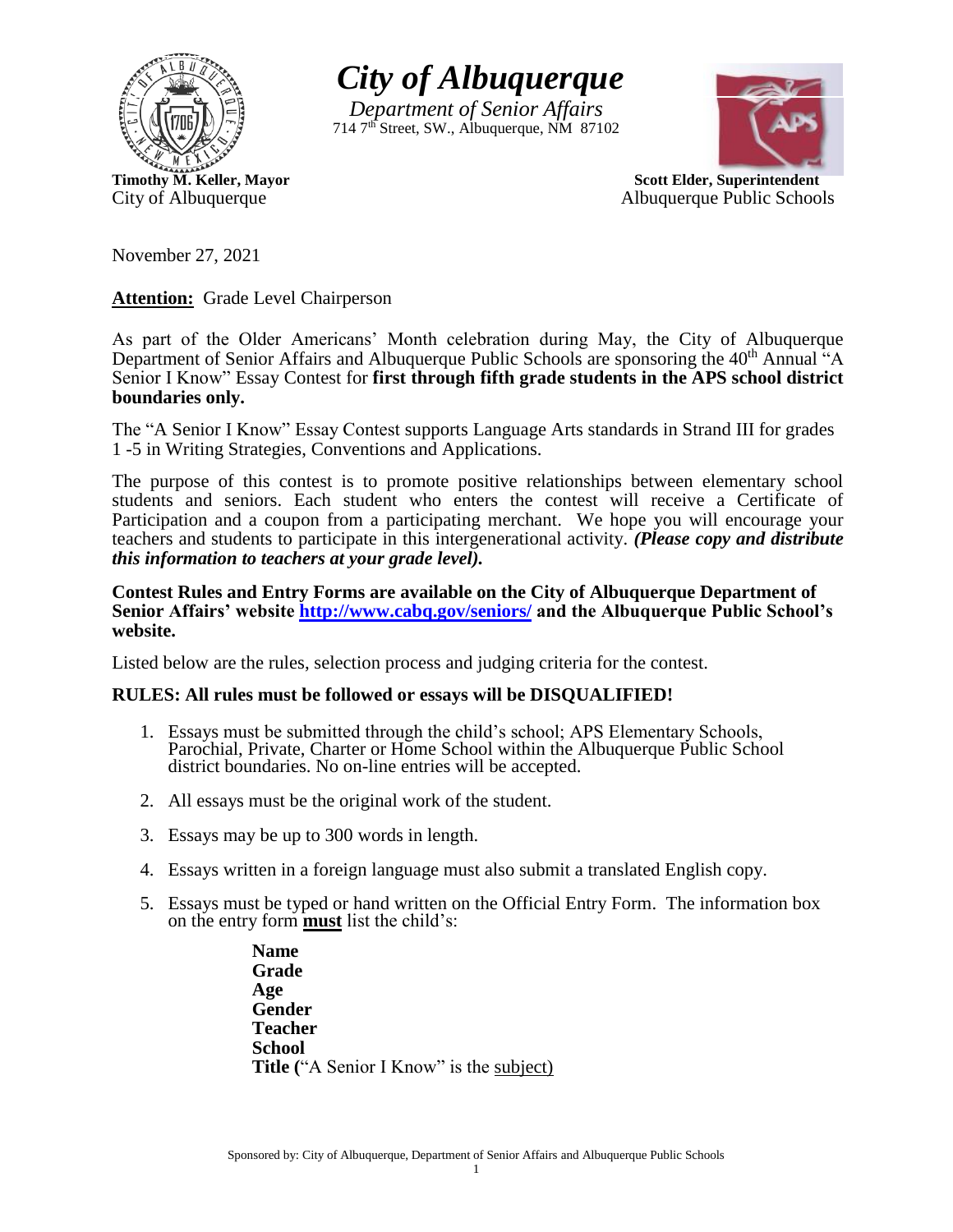## **SELECTION PROCESS:**

- 1. Preliminary judging will be the responsibility of each school.
- 2. Each grade level is to be judged separately.
- 3. Suggestions for judges at each school include: PTA members, UNM students, seniors, and non-participating teachers and/or students.
- 4. Essays from **one boy and one girl** in each grade will be selected at each school.

**A total of ten winning essays (two per grade level) from each school can be sent to any of the following locations by 5 p.m. on February 2, 2022.**

**Hoover Middle School Attn: Kessick Blech 12015 Tivoli NE., Albuquerque, NM 87111**

**Manzano Mesa Multigenerational Center Attn: Esperanza Molina, Youth & Community Program Coordinator 501 Elizabeth SE, Albuquerque, NM 87123**

**North Domingo Baca Multigenerational Center Attn: Thomas Gallagher, Center Supervisor 7521 Carmel Ave NE 87123**

**North Valley Senior Center Attn: America Bencomo, Program Coordinator 3825 4th Street, NW 87107**

A note must accompany the entries stating the total number of students who wrote essays for the contest. Based on the numbers submitted, the appropriate number of Certificates of Participation and coupons will be forwarded to each school by May 2022.

- 5. A panel of judges will select the 30 city winners.
- 6. Selected winning essays will be on display on the city website, social media and will also be published in a booklet.

## **JUDGING CRITERIA:**

- 1. The message about the senior should be clear.
- 2. The impact of the message should be appealing.
- 3. The contest rules must be followed.
- 4. The essay should demonstrate skills appropriate for the grade level.